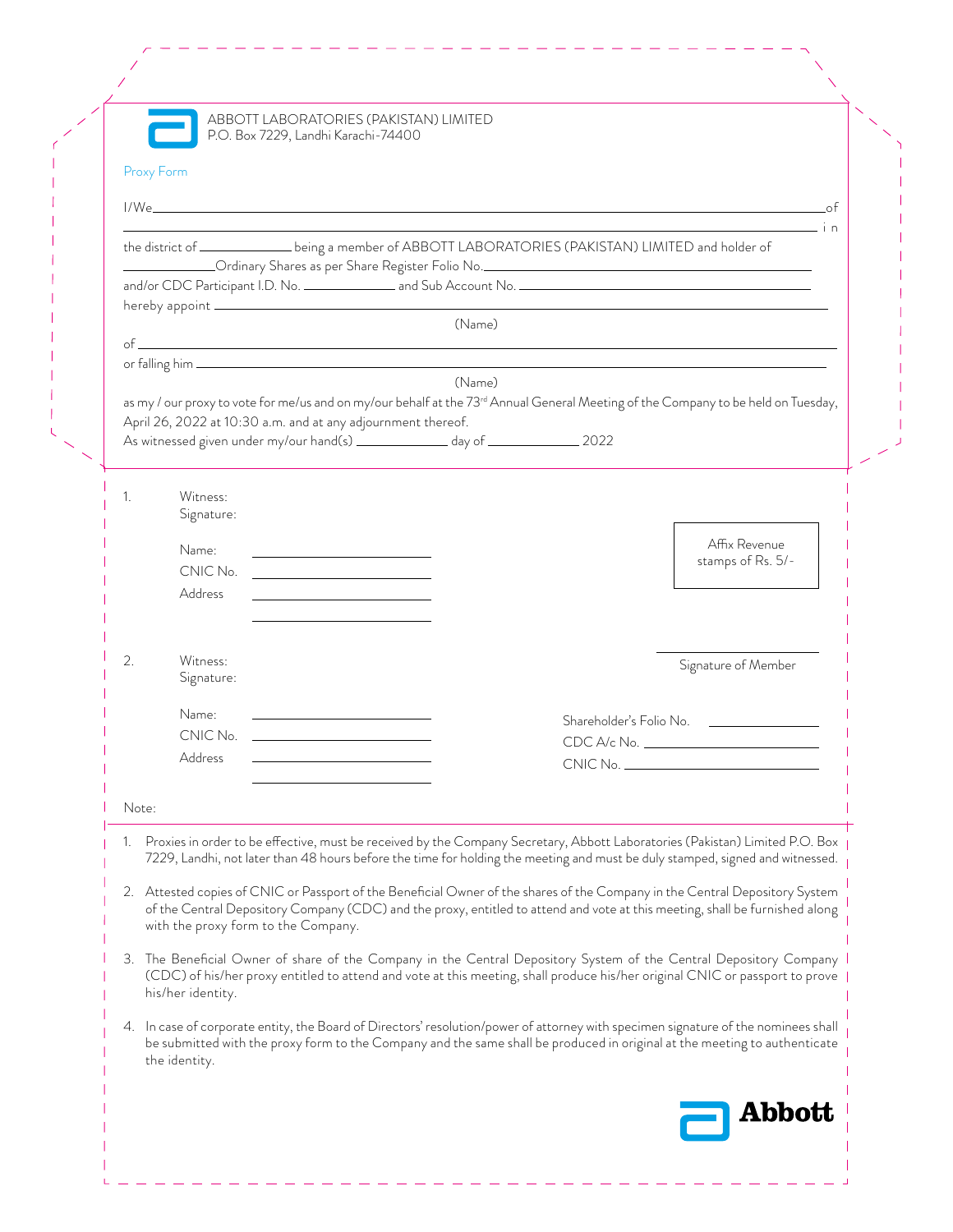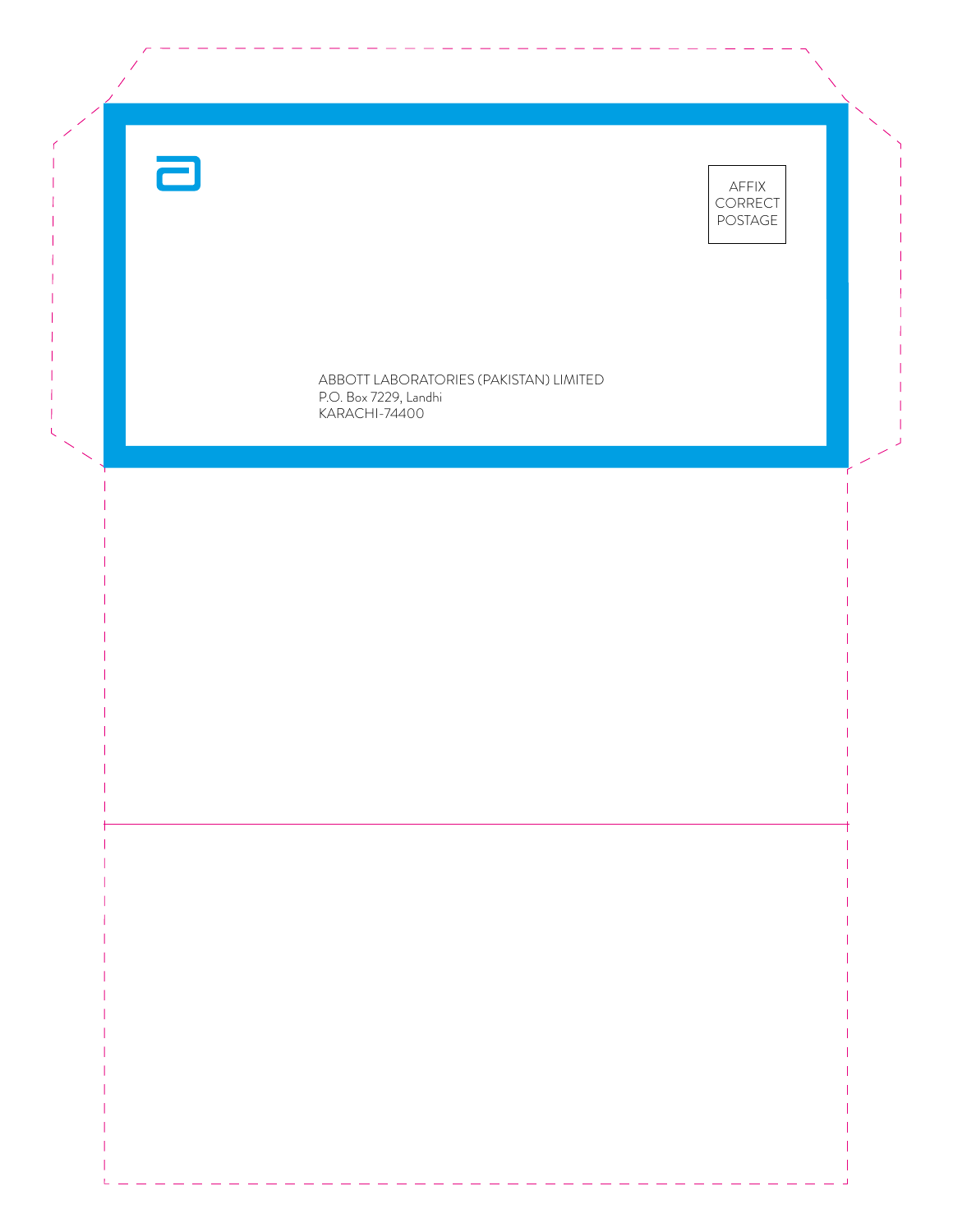207  $\frac{1}{b}$ ل<sup>ىب</sup> ليبار <sup>ب</sup>ريز (پاكستان) كميند بي<br>پي او <sup>تب</sup>س ۲۲۹ے، لانڈ ھی، کراچی ۴۴۰**۰**ے يرا<sup>كس</sup>ى فارم میں / ہم اس کے اس کے اس کے اس کے اس کے اس کے اس کے اس کے اس کے اس کا اس کا اس کا اس کا اس کا اس کا اس کا اس کے<br>اس کا اس کا اس کا اس کا اس کا اس کا اس کا اس کا اس کا اس کا اس کا اس کا اس کا اس کا اس کا اس کا اس کا اس کا اس BBBBBBBBBBBBBBBBBBBBBBBBBBBBBBBBBBBBB⟍BBBBBBBBBBBBBBBBBBBBBBBBB≷ BBBBBBBBB䓖 ĨՆ⮪ Ĩិî Ĩ ǎ ǎ ǘǕ رز کے حصہ دار برطابق شئیر ǘǕ ؗ Ĩ䂬⦫BBBBBBBBBBîþä<sup>Ǘ</sup> <sup>Ǘ</sup> سته<br>بحثیت ممبر ایب<sub>ٹ</sub> لیبا*رڈی*ز (پِا*ک*تانِ) کمیٹڈ .<br>. اور آ یا سَی ڈی سی سے شراکتی آئی ڈی نمبر <del>سیست سے مسی</del>ر اور ذیلی کھاتہ نمبر BBBBBBBBBBBBBBBBBBBBBBBBBBBBBBBBBBBBBBBBBBBBBBBBBBBBBBBBBBBBBBB äč䘩 ĨϚîǎ ǔ بذريعه بذا  $(y)$  $(\cdot)$ BBBBBBBBBBBBBBBBBBBBBBBBBBB⟍BBBBBBBBBBBBBBBBBBBBBBBBBBBBBBBBBBBB≷  $B_{\mu\nu}$ ǔ اور مزید  $(y)$  $(\cdot)$ کو اپنا پراکسی مقرر کرتا ہوں/کرتے ہیں کہ وہ میری/ہماری جگہ سمپنی کے سمے ویں سالانہ اجلاس عام میں، جو منگل۲۲ اپریل ۲۰۲۲ کو دن • ۱۰:۳۰ بجے منعقد ہوگا یا اس سے متعلق کسی اجلاس میں شرکت کرےاکریں۔ ĠĞĠĠBBBBBBBBB دن ۴۰:۳۰ ہے متعقد ہوگا یا اس سے مستعلق کی اجلاس میں سر<br>میری / ہماری جانب سے درج ذیل گواہان نے تصدیق کی، بتاریخ ǔ ا۔ گواہ دستخط  $\overline{\phantom{a}}$  $\mathfrak{c}$  BBBBBBBBBBB䓖 Ĩ⑬ Ĩ䤈ß Ĩ <sup>ǔ</sup> ةä Ĩ⑬ ǎ BBBBBBBBBBBBBBB BBBBBBBBBBBBBBBBBBBBBಫ کے دشتخط کر اہل کر ان میں ان کے ان میں ان کے ان میں ان کے ان میں ان کے ان کا ان کا ان کا ان کا ان کا ان کا ان ک<br>ان کے ان کا ان کا ان کا ان کا ان کا ان کا ان کا ان کا ان کا ان کا ان کا ان کا ان کا ان کا ان کا ان کا ان کا دينتخط ر ہولڈر فولیو تمبر<u> شکست آ</u> ǘǕ ؗ BBBBBBBBBBBBBBBBBBBBû <sup>ǔ</sup> ˄ ی ڈی سی گھانتہ نمبر شی این سی این آئی سی نمبر يَة على السياسية المستخدمات المستخدمات المستخدمات المستخدمات المستخدمات المستخدمات المستخدمات المستخدمات المستخدمات نوٹ:<br>ا۔ پراکسی کے موثر ہونے کیلئے ضروری ہے کہ اس کی تحریری اطلاعِ حمیمتی ِسکریٹری ایبٹ لیبارٹریز (پاکستان) لمیٹڈ پی او <sup>کپ</sup>س 2۲۲۹ء، پرا قا سے عور ہونے سے سرورن ہے کہ ان قا کر یون اعلان ملکی کر یہ ن ایبٹ میبار کریم کرپا سان) کمینید پی اوس کو ا<br>لانڈھی کو اجلاس شروع ہونے کے وقت سے زیادہ سے زیادہ ۴۸ گھنٹہ قبل موصول ہوجائے اور اس پر اسٹیپ، دستخط اور گواہان لانلہ کی تو اجلا ں مروث :<br>کی تصدیق موجود ہو۔ ر کے فائدہ حاصل کرنے والے مالک اور ی تصدیق موجود ہو۔<br>۲۔ سینٹرل ڈپازٹری سمپنی (سی ڈی سی)کے سینٹرل ڈپازٹرِی حسٹم میں شاملِ سمپنی کے شئیر ǔ سینٹرل دپارٹرٹی عملی آن آن سے سینٹرل دپارٹر کی مسلم کسی آن عمل کی سینز کے فلدہ حاصل کرنے والے مالک اور<br>اجلاس میں شرکت کرنے اور ووٹ دینے کے اہل پراکسی کے سی این آئی سی یا پاسپورٹ کی تصدیق شدہ نقل پراکسی فارم کے ہمراہ کمپنی میں جمع کرائی جائیں۔ ǘ ر کے فائدہ حاصل کرنے والے مالک اور اجلاس ہمراہ پھی میں بہت کرانی جائیں۔<br>س سینٹرل ڈپازٹری سمپنی (سی ڈی سی)کے سینٹرل ڈپازٹری سسٹم میں شامل سمپنی کے شئیر ǔ ǔ سینٹرل دپار ترق سمجنی ( ق) ( ق) کے سینٹرل دپار ترق مسلم سین سال ملینی کے سیر کے قائدہ حاصل کرنے والے مالک اور اجلا ل<br>میں شر کت کرنے اور ووٹ دینے کے اہل پراکسی کو شاخت کی تصدیق کیلئے شر کت کے وقت اپنا اصل سی این آئی سی یا ین کرنا ہوگا۔<br>پیش کرنا ہوگا۔ پیں کرنا ہوگا۔<br>''ا۔ کار پوریٹ اکائی کی صورت میں بورِڈ آف ڈائریکٹرز کی قراردار/ پاور آ ف اٹارنی مع نامزد کردہ فرد کےد سخط کے نمونے، سمپنی کے ǘ ہ (پوریٹ افاق ق صورت میں بورڈ آف دائر ینٹزر کی تراردار ا پاور | ف اٹارق ک نامزد کردہ کرد نےد منحط نے منوکے، سپ<br>پراٹسی فارم کے ساتھ جمع کرائے جائیں اور شاخت کی تصدیق کیلئے اجلاس میں شر کت کے وقت ان کی اصل کاپی پیش کرنا ہوگ ǘ 5 روپے کے رسیدی <u>ئىمك چىپاں</u> كريں